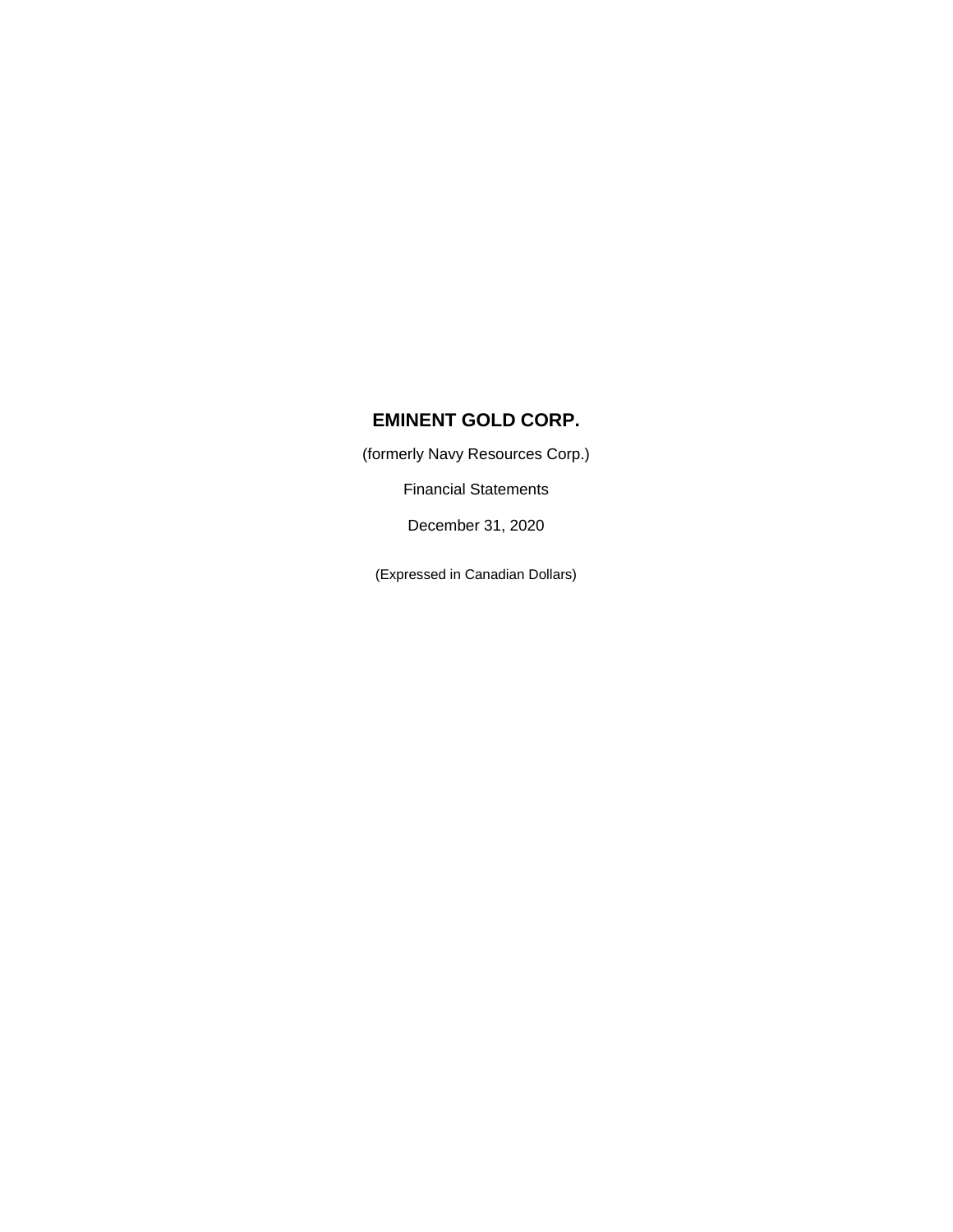

DALE MATHESON CARR-HILTON LABONTE LLP CHARTERED PROFESSIONAL ACCOUNTANTS

#### **INDEPENDENT AUDITOR'S REPORT**

To the Shareholders of Eminent Gold Corp. (formerly Navy Resources Corp.)

#### **Opinion**

We have audited the financial statements of Eminent Gold Corp. (formerly Navy Resources Corp.) (the "Company"), which comprise the statements of financial position as at December 31, 2020 and 2019, and the statements of comprehensive loss, changes in shareholders' equity and cash flows for the years then ended, and notes to the financial statements, including a summary of significant accounting policies (collectively referred to as the "financial statements").

In our opinion, the accompanying financial statements present fairly, in all material respects, the financial position of the Company as at December 31, 2020 and 2019, and its financial performance and its cash flows for the years then ended in accordance with International Financial Reporting Standards.

#### **Basis for Opinion**

We conducted our audit in accordance with Canadian generally accepted auditing standards. Our responsibilities under those standards are further described in the *Auditor's Responsibilities for the Audit of the Financial Statements* section of our report. We are independent of the Company in accordance with the ethical requirements that are relevant to our audit of the financial statements in Canada, and we have fulfilled our other ethical responsibilities in accordance with these requirements. We believe that the audit evidence we have obtained is sufficient and appropriate to provide a basis for our opinion.

#### **Material Uncertainty Related to Going Concern**

We draw attention to Note 1 to the financial statements, which describes matters and conditions that indicate the existence of a material uncertainty that may cast significant doubt about the Company's ability to continue as a going concern. Our opinion is not modified in respect of this matter.

#### **Other Information**

Management is responsible for the other information. The other information comprises the information included in Management's Discussion and Analysis.

Our opinion on the financial statements does not cover the other information and we do not express any form of assurance conclusion thereon.

In connection with our audit of the financial statements, our responsibility is to read the other information identified above and, in doing so, consider whether the other information is materially inconsistent with the financial statements or our knowledge obtained in the audit, or otherwise appears to be materially misstated. If, based on the work we have performed, we conclude that there is a material misstatement of this other information, we are required to report that fact. We have nothing to report in this regard.

#### **Responsibilities of Management and Those Charged with Governance for the Financial Statements**

Management is responsible for the preparation and fair presentation of the financial statements in accordance with International Financial Reporting Standards, and for such internal control as management determines is necessary to enable the preparation of financial statements that are free from material misstatement, whether due to fraud or error.

In preparing the financial statements, management is responsible for assessing the Company's ability to continue as a going concern, disclosing, as applicable, matters related to going concern and using the going concern basis of accounting unless management either intends to liquidate the Company or to cease operations, or has no realistic alternative but to do so.

Those charged with governance are responsible for overseeing the Company's financial reporting process.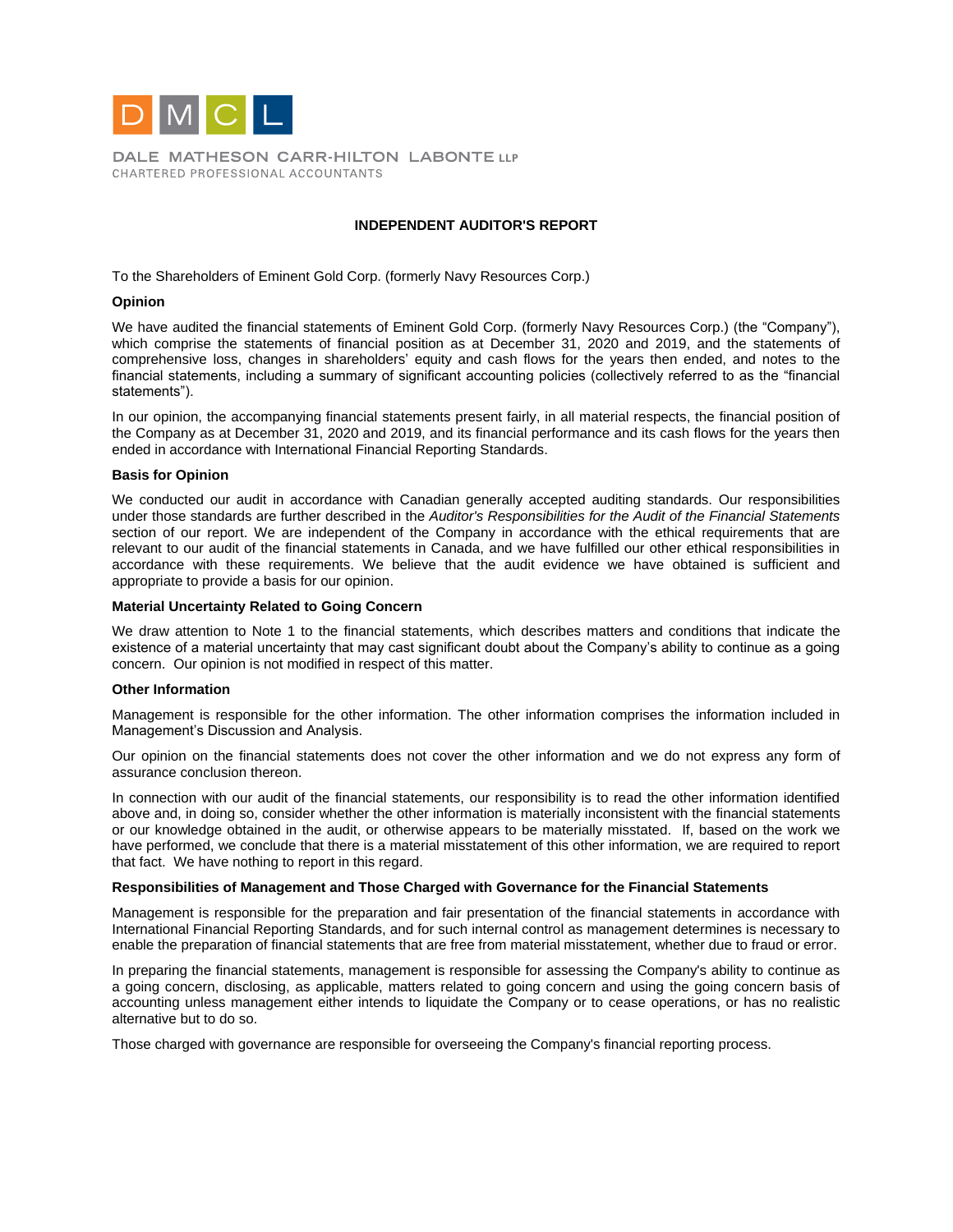#### **Auditor's Responsibilities for the Audit of the Financial Statements**

Our objectives are to obtain reasonable assurance about whether the financial statements as a whole are free from material misstatement, whether due to fraud or error, and to issue an auditor's report that includes our opinion. Reasonable assurance is a high level of assurance, but is not a guarantee that an audit conducted in accordance with Canadian generally accepted auditing standards will always detect a material misstatement when it exists. Misstatements can arise from fraud or error and are considered material if, individually or in the aggregate, they could reasonably be expected to influence the economic decisions of users taken on the basis of these financial statements. As part of an audit in accordance with Canadian generally accepted auditing standards, we exercise professional judgment and maintain professional skepticism throughout the audit. We also:

- Identify and assess the risks of material misstatement of the financial statements, whether due to fraud or error, design and perform audit procedures responsive to those risks, and obtain audit evidence that is sufficient and appropriate to provide a basis for our opinion. The risk of not detecting a material misstatement resulting from fraud is higher than for one resulting from error, as fraud may involve collusion, forgery, intentional omissions, misrepresentations, or the override of internal control.
- Obtain an understanding of internal control relevant to the audit in order to design audit procedures that are appropriate in the circumstances, but not for the purpose of expressing an opinion on the effectiveness of the Company's internal control.
- Evaluate the appropriateness of accounting policies used and the reasonableness of accounting estimates and related disclosures made by management.
- Conclude on the appropriateness of management's use of the going concern basis of accounting and based on the audit evidence obtained, whether a material uncertainty exists related to events or conditions that may cast significant doubt on the Company's ability to continue as a going concern. If we conclude that a material uncertainty exists, we are required to draw attention in our auditor's report to the related disclosures in the financial statements or, if such disclosures are inadequate, to modify our opinion. Our conclusions are based on the audit evidence obtained up to the date of our auditor's report. However, future events or conditions may cause the Company to cease to continue as a going concern.
- Evaluate the overall presentation, structure and content of the financial statements, including the disclosures, and whether the financial statements represent the underlying transactions and events in a manner that achieves fair presentation.

We communicate with those charged with governance regarding, among other matters, the planned scope and timing of the audit and significant audit findings, including any significant deficiencies in internal control that we identify during our audit.

We also provide those charged with governance with a statement that we have complied with relevant ethical requirements regarding independence, and to communicate with them all relationships and other matters that may reasonably be thought to bear on our independence, and where applicable, related safeguards.

The engagement partner on the audit resulting in this independent auditor's report is Barry Hartley.

# MA

**DALE MATHESON CARR-HILTON LABONTE LLP CHARTERED PROFESSIONAL ACCOUNTANTS** Vancouver, BC

April 29, 2021



An independent firm associated with Moore **Global Network Limited**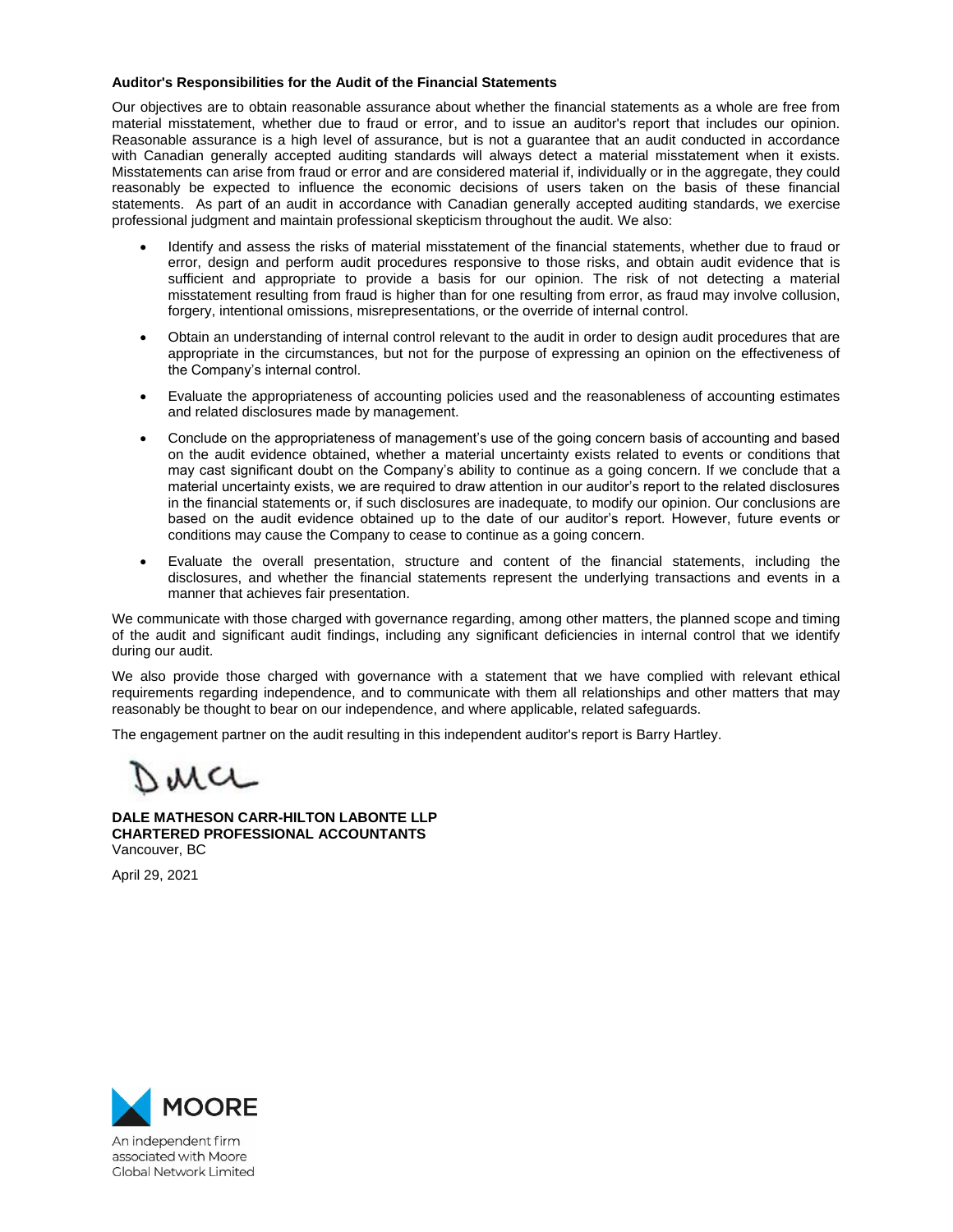Statements of Financial Position (Expressed in Canadian dollars)

|                                                                                  | December 31,                        | December 31, |                                       |
|----------------------------------------------------------------------------------|-------------------------------------|--------------|---------------------------------------|
|                                                                                  | 2020                                |              | 2019                                  |
| Assets                                                                           |                                     |              |                                       |
| <b>Current assets</b>                                                            |                                     |              |                                       |
| Cash<br>Receivable (Note 3)<br>Prepaid expenses                                  | \$<br>1,564,945<br>22,265<br>43,310 | \$           | 697,769<br>2,071                      |
| <b>Total current assets</b>                                                      | 1,630,520                           |              | 699,840                               |
| Exploration and evaluation assets (Note 4)                                       | 783,567                             |              |                                       |
| <b>Total assets</b>                                                              | \$<br>2,414,087                     | \$           | 699,840                               |
| Liabilities and shareholders' equity                                             |                                     |              |                                       |
| <b>Current liabilities</b>                                                       |                                     |              |                                       |
| Accounts payable and accrued liabilities (Notes 5 and 9)                         | \$<br>133,624                       | \$           | 23,792                                |
| <b>Total liabilities</b>                                                         | 133,624                             |              | 23,792                                |
| Shareholders' equity                                                             |                                     |              |                                       |
| Share capital (Note 8)<br>Share-based payment reserve (Note 8)<br><b>Deficit</b> | 4,179,400<br>816,483<br>(2,715,420) |              | 1,983,063<br>135,817<br>(1, 442, 832) |
| Total shareholders' equity                                                       | 2,280,463                           |              | 676,048                               |
| Total liabilities and shareholders' equity                                       | \$<br>2,414,087                     | \$           | 699,840                               |

Nature of and continuance of operations (Note 1) Subsequent events (Note 12)

Approved on behalf of the Board on April 29, 2021:

*/s/ "Paul Sun" /s/ "Hani Zabaneh"*

Paul Sun, Director **Hani Zabaneh, Director** Hani Zabaneh, Director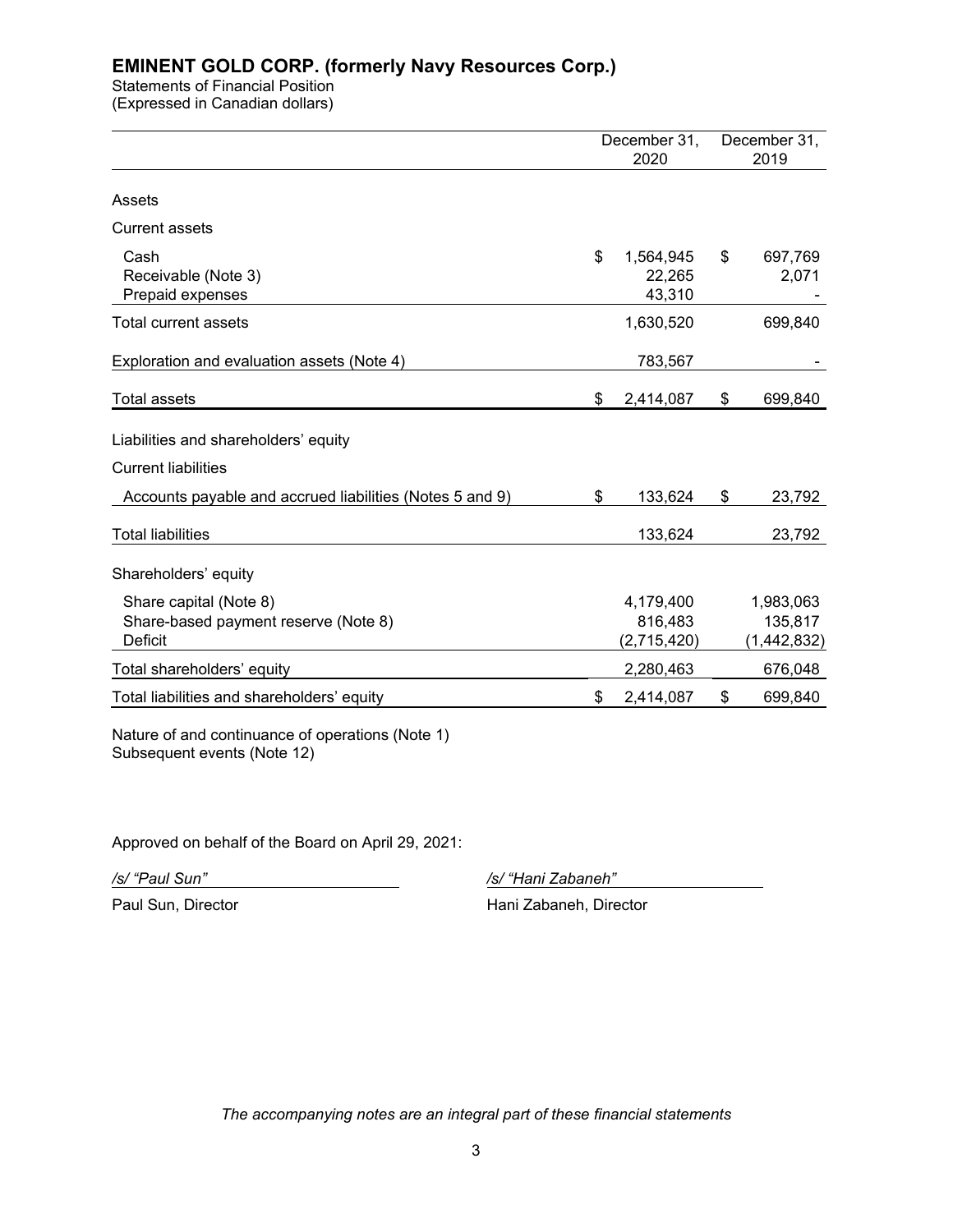Statements of Comprehensive Loss (Expressed in Canadian dollars)

|                                                                      | Year                          |                               | Year       |
|----------------------------------------------------------------------|-------------------------------|-------------------------------|------------|
|                                                                      | Ended<br>December 31,<br>2020 | Ended<br>December 31,<br>2019 |            |
| Expenses                                                             |                               |                               |            |
| General and administrative (Note 9)                                  | \$<br>32,515                  | \$                            | 26,292     |
| Interest expense (Note 6)                                            |                               |                               | 6,260      |
| Professional fees                                                    | 81,887                        |                               | 21,173     |
| Consulting fees (Note 9)                                             | 310,408                       |                               | 15,000     |
| Transfer agent and filing fees                                       | 30,444                        |                               | 13,283     |
| Stock based compensation (Note 8)                                    | 680,666                       |                               |            |
| Property investigation                                               | 136,668                       |                               |            |
| Net and comprehensive loss                                           | \$<br>1,272,588               | \$                            | 82,008     |
| Basic and diluted loss per share                                     | \$<br>(0.04)                  | \$                            | (0.00)     |
| Weighted average number of shares outstanding – basic and<br>diluted | 28,296,412                    |                               | 18,001,105 |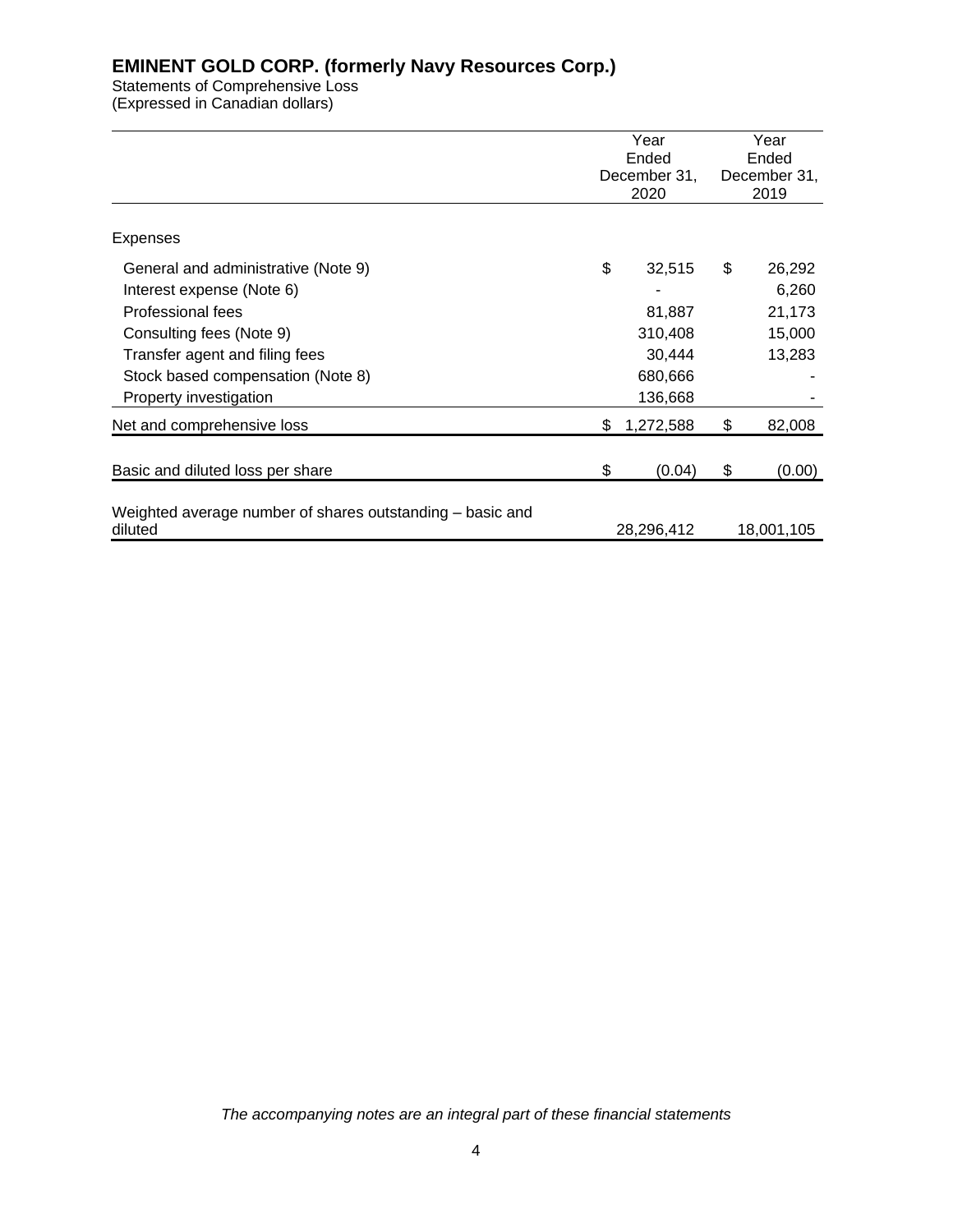Statement of Changes in Shareholders' Equity (Expressed in Canadian dollars)

| Share capital                                        |            |                  |        |                                |                   |                         | Total         |
|------------------------------------------------------|------------|------------------|--------|--------------------------------|-------------------|-------------------------|---------------|
|                                                      | Number     | Amount           |        | Share-based<br>payment reserve | Deficit           | shareholders'<br>equity |               |
|                                                      |            |                  |        |                                |                   |                         |               |
| Balance, December 31, 2018                           | 15,200,000 | \$<br>,006,852   | \$     | 135,817                        | \$(1,360,824)     | \$                      | (218, 155)    |
| Shares issued for cash (Note 8)                      | 7,350,000  | 728,131          |        |                                |                   |                         | 728,131       |
| Shares issued for settlement of debt (Notes 6 and 8) | 2,480,800  | 248,080          |        |                                |                   |                         | 248,080       |
| Net and comprehensive loss                           |            |                  |        |                                | (82,008)          |                         | (82,008)      |
| Balance, December 31, 2019                           | 25,030,800 | 1,983,063        |        | 135,817                        | (1,442,832)       |                         | 676,048       |
| Shares issued for cash (Note 8)                      | 11,000,080 | 2,146,687        |        |                                |                   |                         | 2,146,687     |
| Shares issued for properties (Notes 4 and 8)         | 155,000    |                  | 49,650 |                                |                   |                         | 49,650        |
| Stock based compensation (Note 8)                    |            |                  |        | 680,666                        |                   |                         | 680,666       |
| Net and comprehensive loss                           |            |                  |        |                                | (1,272,588)       |                         | (1, 272, 588) |
| Balance, December 31, 2020                           | 36.185.880 | 4.179.400<br>\$. | \$.    | 816.483                        | (2,715,420)<br>S. | \$.                     | 2,280,463     |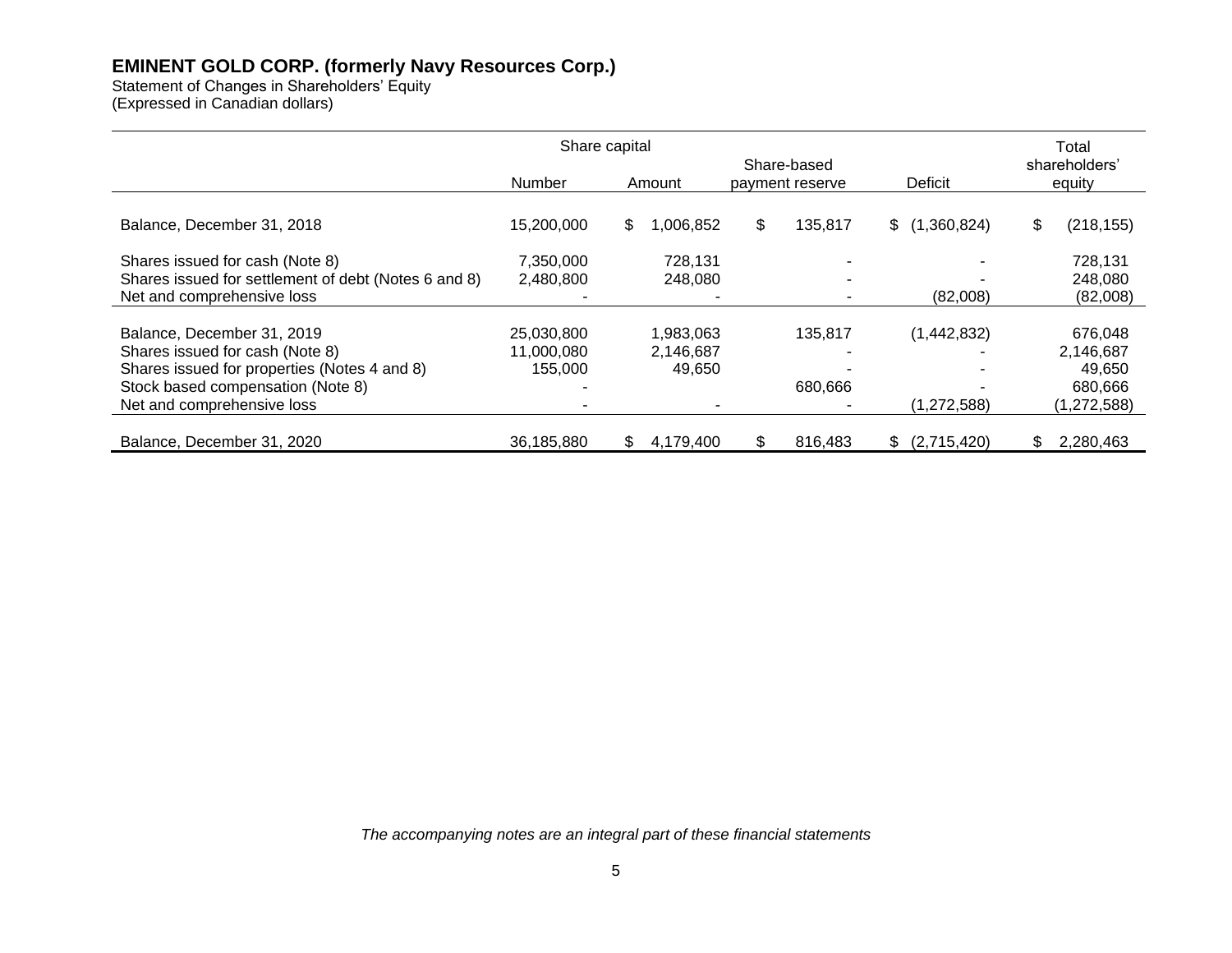# Statements of Cash Flows

(Expressed in Canadian dollars)

|                                                       | Year<br>Ended |               |    | Year         |  |  |
|-------------------------------------------------------|---------------|---------------|----|--------------|--|--|
|                                                       |               |               |    | Ended        |  |  |
|                                                       |               | December 31,  |    | December 31, |  |  |
|                                                       |               | 2020          |    | 2019         |  |  |
| Cash provided by (used in):                           |               |               |    |              |  |  |
| Operating activities                                  |               |               |    |              |  |  |
| Net loss                                              |               | \$(1,272,588) | \$ | (82,008)     |  |  |
| Adjustment for:                                       |               |               |    |              |  |  |
| Interest expense                                      |               |               |    | 6,260        |  |  |
| Stock based compensation                              |               | 680,666       |    |              |  |  |
| Changes in non-cash working capital items:            |               |               |    |              |  |  |
| Receivable                                            |               | (20, 194)     |    | (1, 313)     |  |  |
| Prepaid expenses                                      |               | (43,310)      |    |              |  |  |
| Accounts payable and accrued liabilities              |               | 82,552        |    | (72, 464)    |  |  |
| Net cash used in operating activities                 |               | (627, 714)    |    | (149, 525)   |  |  |
|                                                       |               |               |    |              |  |  |
| Investing activities                                  |               |               |    |              |  |  |
| Exploration and evaluation activities                 |               | (706, 637)    |    |              |  |  |
| Net cash used in financing activities                 |               | (706, 637)    |    |              |  |  |
| Financing activities                                  |               |               |    |              |  |  |
| Proceeds from promissory note payable                 |               |               |    | 118,000      |  |  |
| Proceeds from issuance of common shares, net of costs |               | 2,146,687     |    | 728,131      |  |  |
| Net cash from financing activities                    |               | 2,146,687     |    | 846,131      |  |  |
| Increase in cash                                      |               | 867,176       |    | 696,606      |  |  |
| Cash, beginning                                       |               | 697,769       |    | 1,163        |  |  |
| Cash, ending                                          | \$            | 1,564,945     | \$ | 697,769      |  |  |
|                                                       |               |               |    |              |  |  |
| Non-cash investing activity:                          |               |               |    |              |  |  |
| Exploration and evaluation expenditures               | \$            | 27,280        | \$ |              |  |  |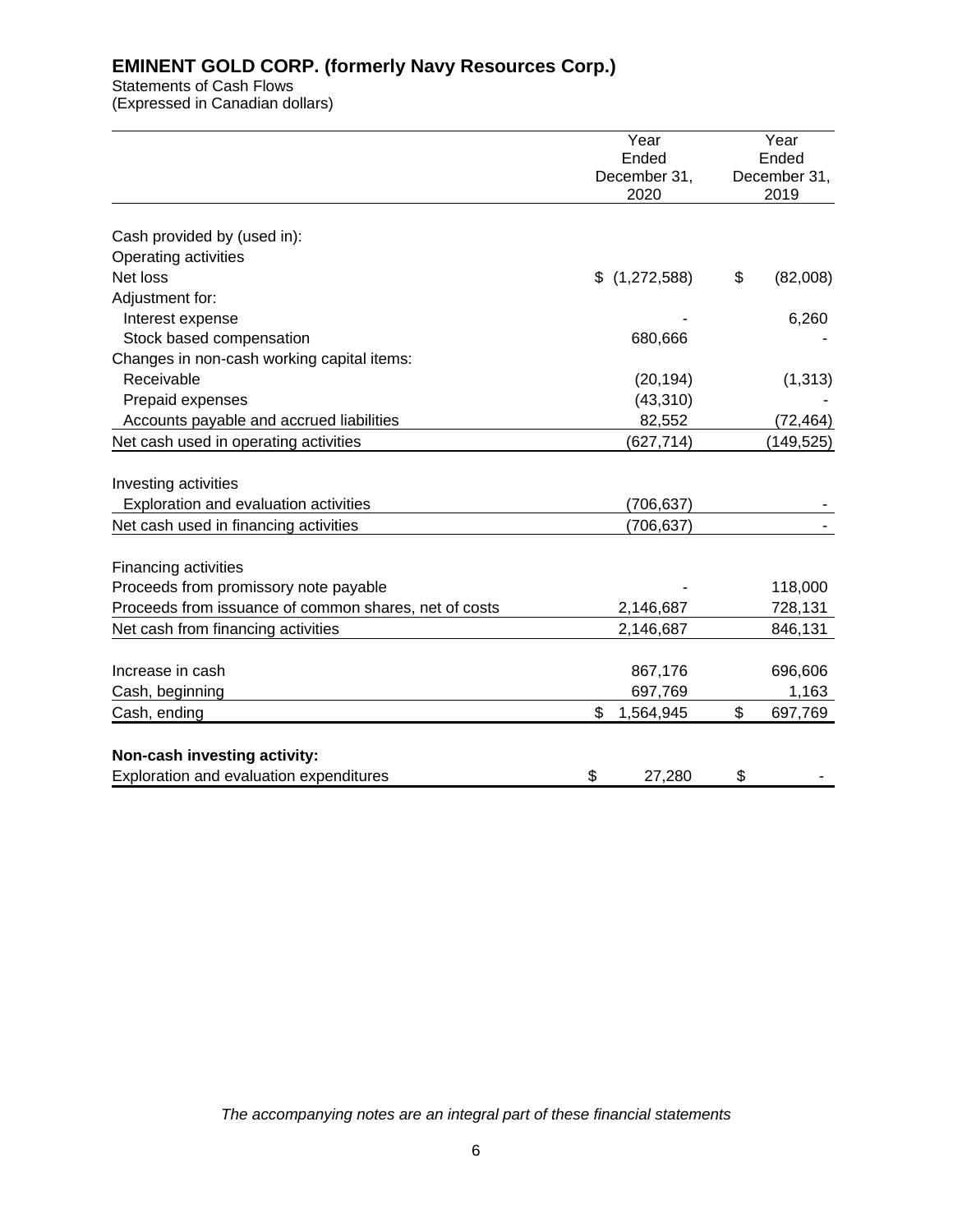### **1. Nature and continuance of operations**

Eminent Gold Corp. (formerly Navy Resources Corp.) (the "Company") was incorporated in the province of British Columbia on May 5, 2011. The Company changed its name to Eminent Gold Corp. on February  $10<sup>th</sup>$ , 2021. The Company is engaged in the exploration and evaluation of resource properties. The Company's registered office is 1740-1177 West Hastings Street, Vancouver, British Columbia, V6E 2K3. The Company's shares are traded on the TSX Venture Exchange (the "Exchange") under the symbol "EMNT".

These financial statements have been prepared on the assumption that the Company will continue as a going concern, meaning it will continue in operation for the foreseeable future and will be able to realize assets and discharge liabilities in the ordinary course of operations. Different bases of measurement may be appropriate if the Company is not expected to continue operations for the foreseeable future. As at December 31, 2020, the Company has not generated any revenue and incurred a loss of \$1,272,588. The Company's continuation as a going concern is dependent on its ability to generate future cash flows and/or obtain additional financing. These factors indicate the existence of a material uncertainty that may cast significant doubt about the Company's ability to continue as a going concern. Management intends to finance operating costs over the next twelve months with cash on hand, loans from directors and companies controlled by directors and/or private placements of common stock. There is a risk that additional financing will not be available on a timely basis or on terms acceptable to the Company. These financial statements do not reflect any adjustments that may be necessary if the Company is unable to continue as a going concern.

### **2. Significant accounting policies**

(a) Basis of preparation

The financial statements of the Company have been prepared in accordance with International Financial Reporting Standards ("IFRS") as issued by the International Accounting Standards Board ("IASB") and interpretations of the International Financial Reporting Interpretations Committee ("IFRIC"). The financial statements have been prepared on an accrual basis and are based on historical costs modified where applicable. The financial statements are presented in Canadian dollars, which is the Company's functional currency.

(b) Use of estimates and assumptions

The preparation of financial statements in accordance with IFRS requires the Company to make estimates and assumptions concerning the future. The Company's management reviews these estimates and underlying assumptions on an ongoing basis, based on experience and other factors, including expectations of future events that are believed to be reasonable under the circumstances. Revisions to estimates are adjusted for prospectively in the period in which the estimates are revised.

Estimates and assumptions where there is significant risk of material adjustments to assets and liabilities in future accounting periods include the carrying value of exploration and evaluation assets, fair value measurements for financial instruments, the recoverability and measurement of deferred tax assets, provisions for restoration and environmental obligations and contingent liabilities.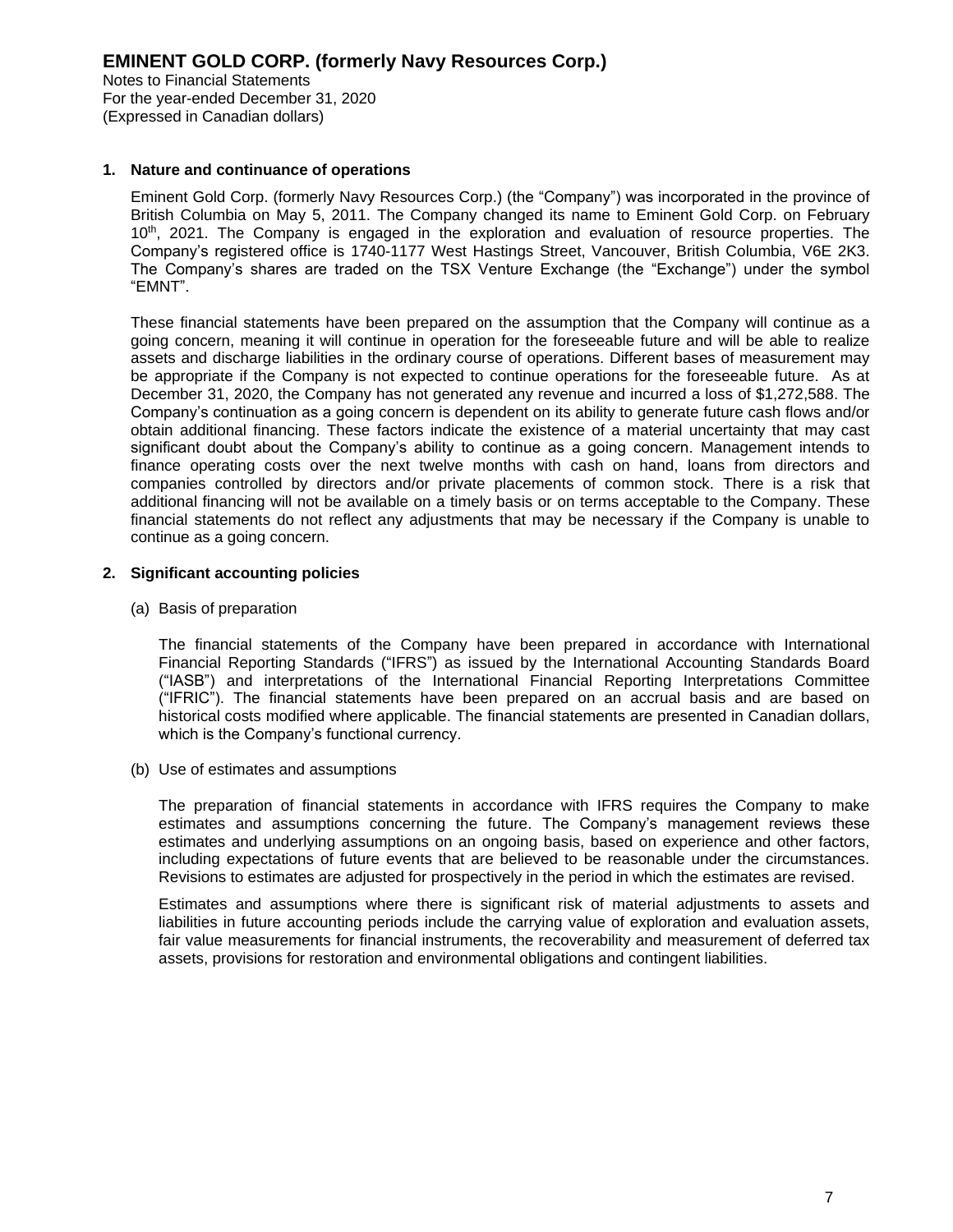### **2. Significant accounting policies (continued)**

(c) Significant judgments

The preparation of financial statements in accordance with IFRS requires the Company to make judgments, apart from those involving estimates, in applying accounting policies. The most significant judgments applying to the Company's financial statements include:

- The assessment of the Company's ability to continue as a going concern and whether there are events or conditions that may give rise to significant uncertainty; and
- The classification / allocation of expenditures as exploration and evaluation expenditures or operating expenses.

### (d) Cash

Cash includes cash on hand deposits held on call with banks.

(e) Restoration, rehabilitation, and environmental obligations

The Company recognizes liabilities for statutory, contractual, constructive or legal obligations associated with the retirement of long-term assets, when those obligations result from the acquisition, construction, development or normal operation of the assets. The net present value of future restoration cost estimates arising from the decommissioning of plant and other site preparation work is capitalized to exploration and evaluation assets along with a corresponding increase in the restoration provision in the period incurred. Discount rates using a pre-tax rate that reflect the time value of money are used to calculate the net present value. The restoration asset will be depreciated on the same basis as other assets.

The increase in the restoration provision due to the passage of time is recognized as interest expense.

The net present value of restoration costs arising from subsequent site damage that is incurred on an ongoing basis during production are charged to the statement of comprehensive loss in the period incurred.

The costs of restoration projects that were included in the provision are recorded against the provision as incurred. The costs to prevent and control environmental impacts at specific properties are capitalized in accordance with the Company's accounting policy for exploration and evaluation assets.

(f) Exploration and evaluation expenditures

Exploration and evaluation expenditures include the costs of acquiring licenses, costs associated with exploration and evaluation activity, and the fair value (at acquisition date) of exploration and evaluation assets acquired in a business combination. Exploration and evaluation expenditures are capitalized. Costs incurred before the Company has obtained the legal rights to explore an area are recognized in profit or loss.

Government tax credits received are recorded as a reduction to the cumulative costs incurred and capitalized on the related property.

Exploration and evaluation assets are assessed for impairment if (i) sufficient data exists to determine technical feasibility and commercial viability, and (ii) facts and circumstances suggest that the carrying amount exceeds the recoverable amount.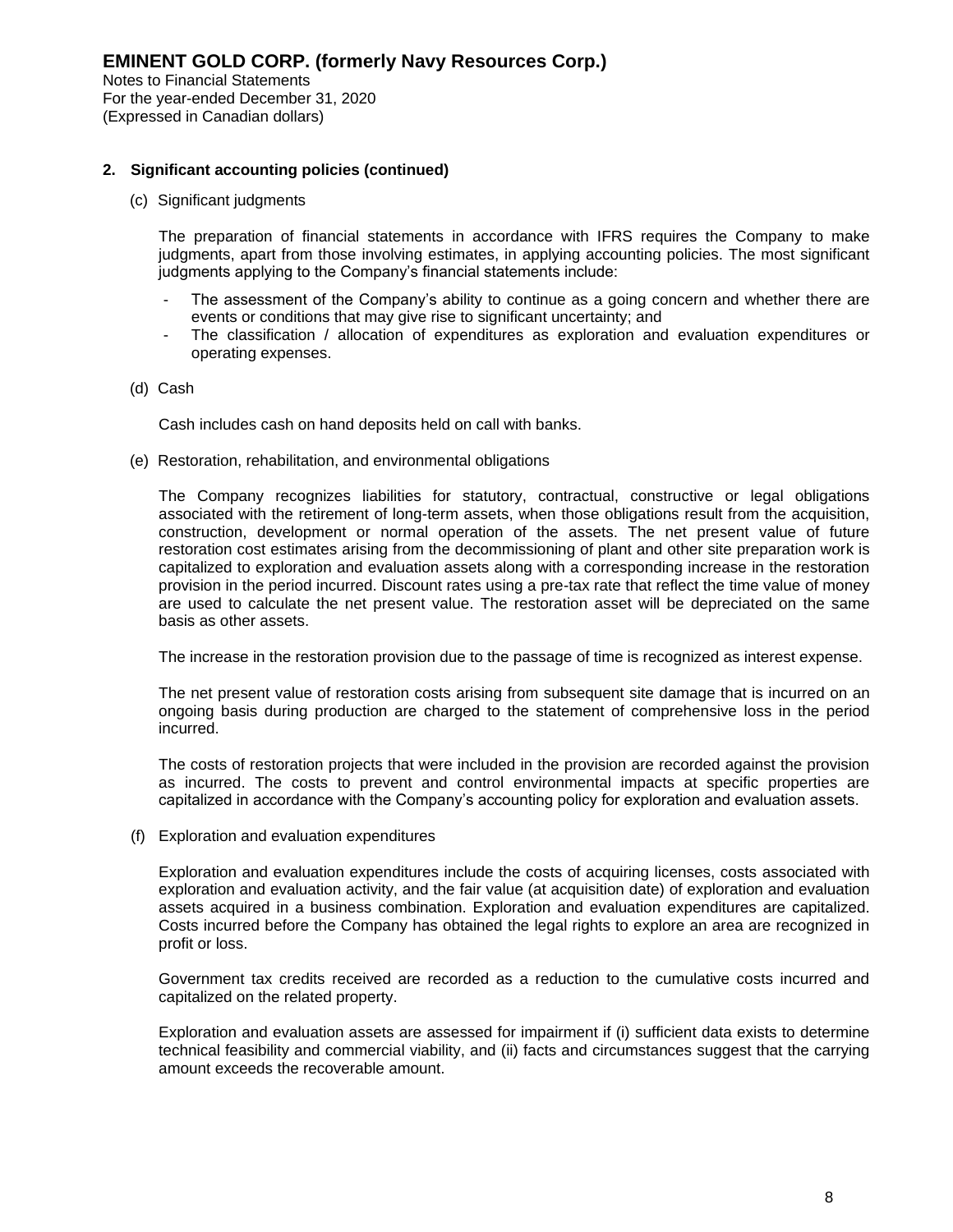### **2. Significant accounting policies (continued)**

(f) Exploration and evaluation expenditures (continued)

Once the technical feasibility and commercial viability of the extraction of resources in an area of interest are demonstrable, exploration and evaluation assets attributable to that area of interest are first tested for impairment and then reclassified to mining property and development assets within property, plant and equipment.

Recoverability of the carrying amount of any exploration and evaluation assets is dependent on successful development and commercial exploitation, or alternatively, sale of the respective areas of interest.

(g) Farm outs

The Company does not record any expenditure made by the farmee on its account. It also does not recognize any gain or loss on its exploration and evaluation farm out arrangements but reallocates any costs previously capitalized in relation to the whole interest as relating to the partial interest retained and any consideration received directly from the farmee is credited against costs previously capitalized. If the consideration exceeds amounts previously capitalized, any excess is recorded in the statement of comprehensive loss.

(h) Income taxes

### *Current income tax*

Current income tax assets and liabilities for the current period are measured at the amount expected to be recovered from or paid to the taxation authorities. The tax rates and tax laws used to compute the amount are those that are enacted or substantively enacted, at the reporting date. Current income tax relating to items recognized directly in other comprehensive income or equity is recognized in other comprehensive income or equity and not in profit or loss. Management periodically evaluates positions taken in the tax returns with respect to situations in which applicable tax regulations are subject to interpretation and establishes provisions where appropriate.

### *Deferred income tax*

Deferred income tax is provided using the asset and liability sheet method on temporary differences at the reporting date between the tax bases of assets and liabilities and their carrying amounts for financial reporting purposes. The carrying amount of deferred income tax assets is reviewed at the end of each reporting period and recognized only to the extent that it is probable that sufficient taxable profit will be available to allow all or part of the deferred income tax asset to be utilized. Deferred income tax assets and liabilities are measured at the tax rates that are expected to apply to the year when the asset is realized or the liability is settled, based on tax rates (and tax laws) that have been enacted or substantively enacted by the end of the reporting period. Deferred income tax assets and deferred income tax liabilities are offset, if a legally enforceable right exists to set off current tax assets against current income tax liabilities and the deferred income taxes relate to the same taxable entity and the same taxation authority.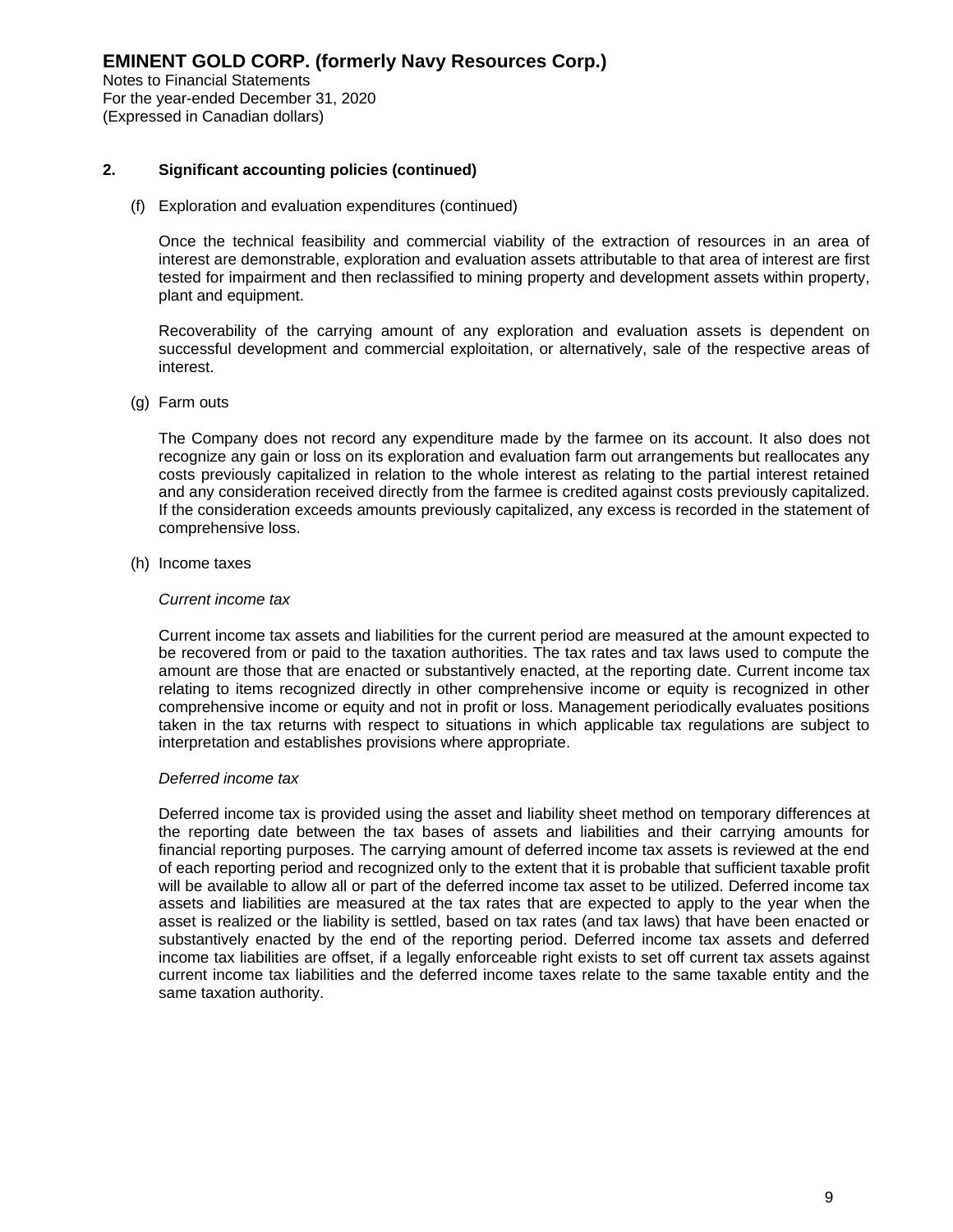### **2. Significant accounting policies (continued)**

(i) Flow-through shares

The resource expenditure deductions for income tax purposes related to exploration and development activities funded by flow-through share arrangements are renounced to investors in accordance with Canadian tax legislation. On issuance, any premium recorded on the flow-through share, being the difference in price over a common share with no tax attributes, is recognized as a liability. As expenditures are incurred, the deferred income tax liability associated with the renounced tax deductions is recognized through profit or loss with a pro-rata portion of the deferred premium.

- (j) Financial instruments
	- (i) Financial assets
		- (i) Classification

The Company classifies its financial instruments in the following categories: at fair value through profit and loss ("FVTPL"), at fair value through other comprehensive income (loss) ("FVTOCI") or at amortized cost. The Company determines the classification of financial assets at initial recognition. The classification of debt instruments is driven by the Company's business model for managing the financial assets and their contractual cash flow characteristics. Equity instruments that are held for trading are classified as FVTPL. For other equity instruments, on the day of acquisition the Company can make an irrevocable election (on an instrument-by-instrument basis) to designate them as at FVTOCI. Financial liabilities are measured at amortized cost, unless they are required to be measured at FVTPL (such as instruments held for trading or derivatives) or if the Company has opted to measure them at FVTPL.

The following table shows the classification of financial instruments under IFRS 9:

| <b>Financial assets/liabilities</b> | <b>IFRS 9</b>  |
|-------------------------------------|----------------|
| Cash                                | <b>FVTPI</b>   |
| <b>Receivables</b>                  | Amortized cost |
| Trade payables                      | Amortized cost |

(ii) Measurement

Financial assets and liabilities at amortized cost

Financial assets and liabilities at amortized cost are initially recognized at fair value plus or minus transaction costs, respectively, and subsequently carried at amortized cost less any impairment.

Financial assets and liabilities at FVTPL

Financial assets and liabilities carried at FVTPL are initially recorded at fair value and transaction costs are expensed in the statements of net (loss) income. Realized and unrealized gains and losses arising from changes in the fair value of the financial assets and liabilities held at FVTPL are included in the statements of net (loss) income in the period in which they arise.

### Debt investments at FVOCI

These assets are subsequently measured at fair value. Interest income calculated using the effective interest method, foreign exchange gains and losses and impairment are recognised in profit or loss. Other net gains and losses are recognised in OCI. On derecognition, gains and losses accumulated in OCI are reclassified to profit or loss.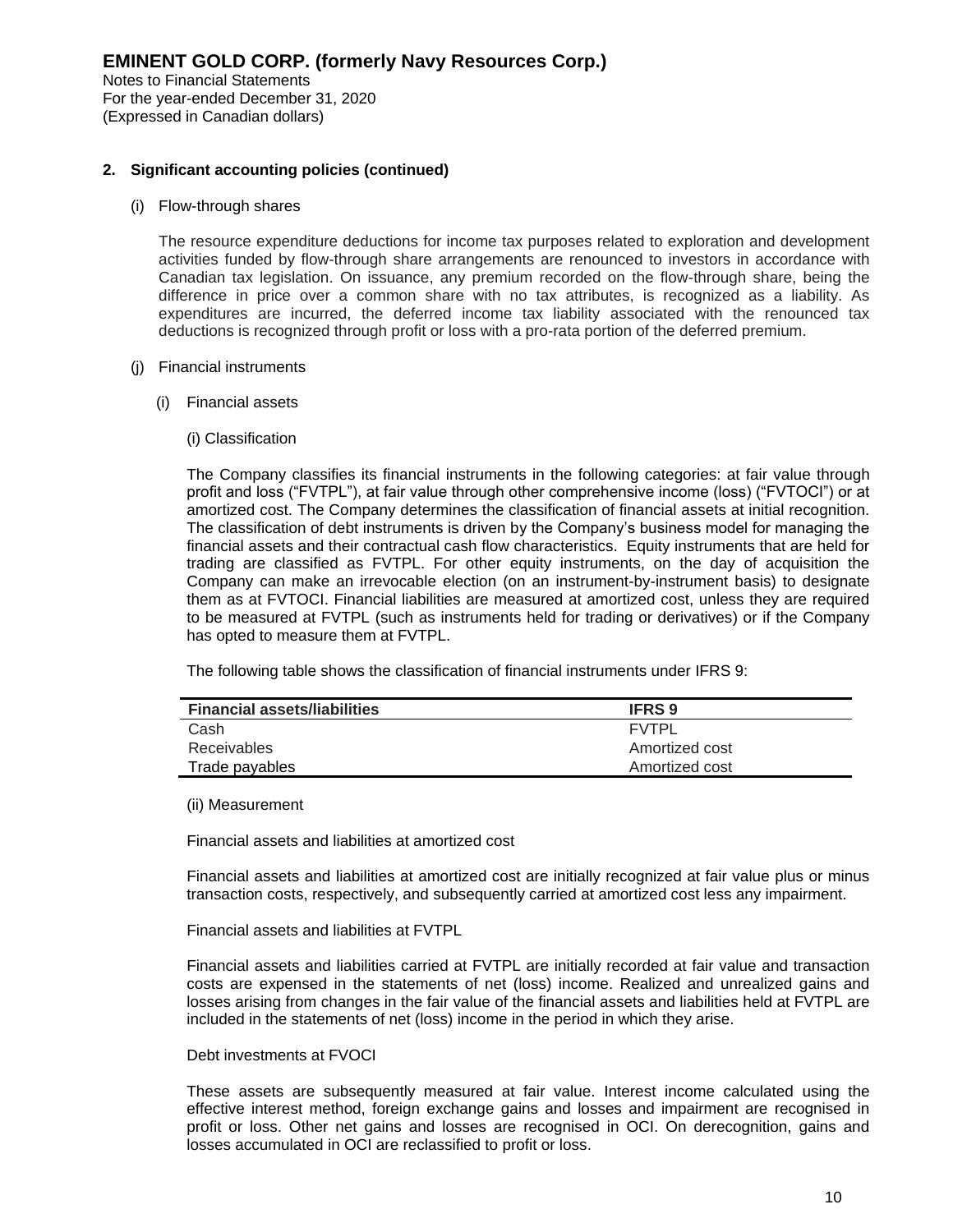Notes to Financial Statements For the year-ended December 31, 2020 (Expressed in Canadian dollars)

### **2. Significant accounting policies (continued)**

- (j) Financial instruments (continued)
	- (i) Financial assets (continued)

Equity investments at FVOCI

These assets are subsequently measured at fair value. Dividends are recognised as income in profit or loss unless the dividend clearly represents a recovery of part of the cost of the investment. Other net gains and losses are recognised in OCI and are never reclassified to profit or loss.

(iii) Impairment of financial assets at amortized cost

The Company recognizes a loss allowance for expected credit losses on financial assets that are measured at amortized cost. At each reporting date, the Company measures the loss allowance for the financial asset at an amount equal to the lifetime expected credit losses if the credit risk on the financial asset has increased significantly since initial recognition. If at the reporting date, the financial asset has not increased significantly since initial recognition, the Company measures the loss allowance for the financial asset at an amount equal to the twelve month expected credit losses. The Company shall recognize in the statements of net (loss) income, as an impairment gain or loss, the amount of expected credit losses (or reversal) that is required to adjust the loss allowance at the reporting date to the amount that is required to be recognized.

(iv) Derecognition

Financial assets

The Company derecognizes financial assets only when the contractual rights to cash flows from the financial assets expire, or when it transfers the financial assets and substantially all of the associated risks and rewards of ownership to another entity.

### Financial liabilities

The Company derecognizes a financial liability when its contractual obligations are discharged or cancelled, or expire. The Company also derecognizes a financial liability when the terms of the liability are modified such that the terms and / or cash flows of the modified instrument are substantially different, in which case a new financial liability based on the modified terms is recognized at fair value. Gains and losses on derecognition are recognized in profit or loss.

(k) Share capital

Common shares are classified as equity. Transaction costs directly attributable to the issue of common shares and stock options are recognized as a deduction from equity, net of any tax effects.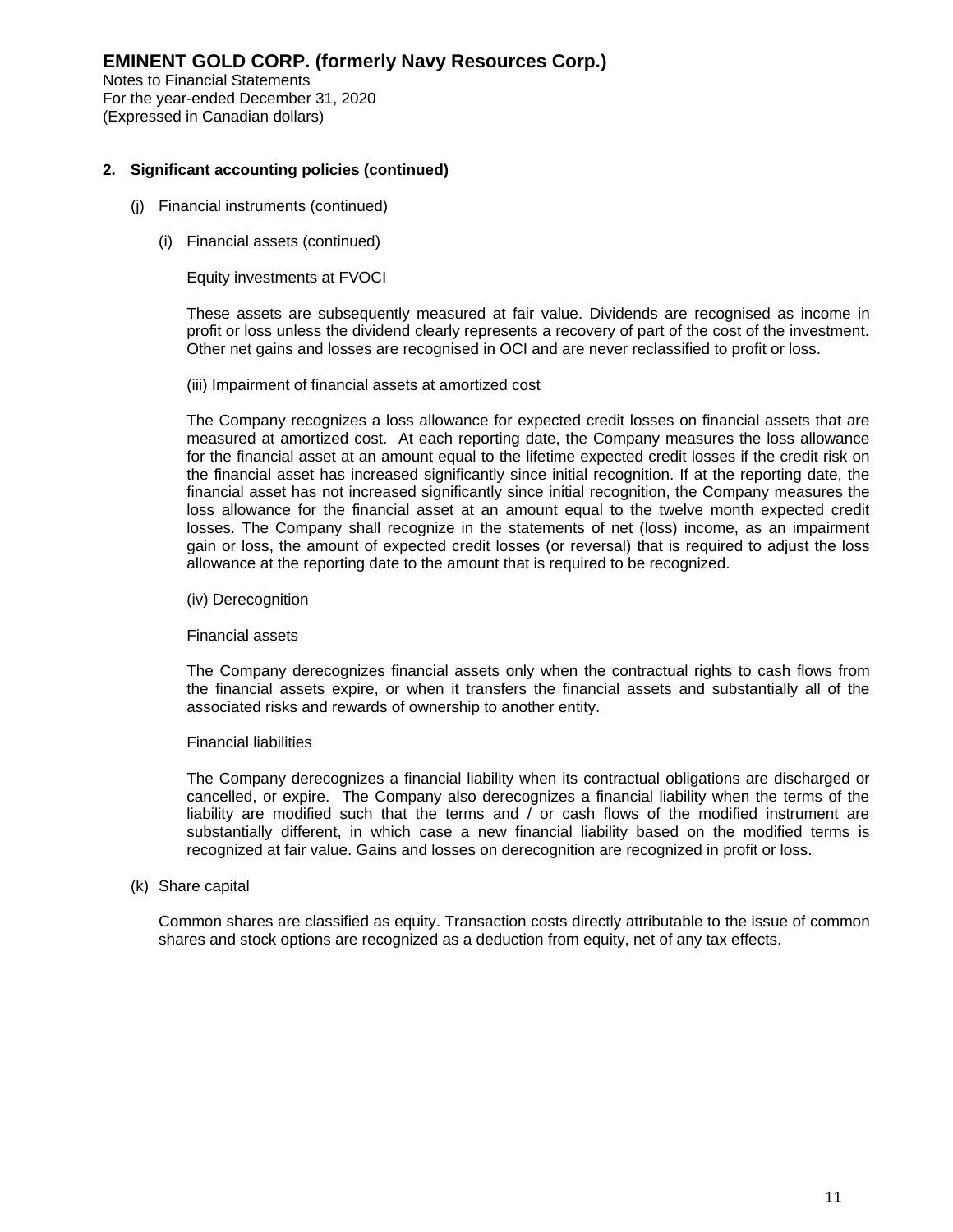### **2. Significant accounting policies (continued)**

(l) Loss per share

Basic loss per share is calculated by dividing net loss attributable to common shareholders of the Company by the weighted average number of common shares outstanding during the reporting period. Diluted loss per share is determined by adjusting the net loss attributable to common shares and the weighted average number of common shares outstanding, for the effects of all dilutive potential common shares.

### (m) Share-based payments

Share-based payments to employees are measured at the fair value of the instruments issued and amortized over the vesting periods. Share-based payments to non-employees are measured at the fair value of goods or services received or the fair value of the equity instrument issued, if it is determined the fair value of the goods or services cannot be reliably measured, and are recorded at the date the goods or services are received. The corresponding amount is credited to the share-based payment reserve. The fair value of options is determined using the Black-Scholes Option Pricing Model. The number of shares and options expected to vest is reviewed and adjusted at the end of each reporting period such that the amount recognized for services received as consideration for the equity instruments granted, shall be based on the number of equity instruments that eventually vest.

(n) Accounting standards issued but not yet effective

Accounting standards or amendments to existing accounting standards that have been issued and have future effective dates are either not applicable or are not expected to have a significant impact on the Company's financial statements.

### **3. Receivable**

|                        | 2020<br>O 4<br>December<br>، ت | December:<br>2019<br>24<br>◡ |                         |  |
|------------------------|--------------------------------|------------------------------|-------------------------|--|
| ~~<br>receivable<br>دت | 22.265                         | - 13                         | 07 <sub>2</sub><br>2.UT |  |

### **4. Exploration and evaluation assets**

### *Hot Springs Property*

On April 20, 2020 the Company entered into an option agreement to acquire a 100% interest in the Hot Springs Property in the Humboldt County of Nevada, USA. In order to acquire the option, the Company is required to pay payments of USD \$136,140, issue 1,650,000 common shares and make a final balloon payment of USD\$1,500,000 on the fifth anniversary. The balloon payment may be made in cash or stock, at the Company discretion. The optionor maintain a 2% net smelter royalty which may be purchased by the Company in 0.1% increments for USD\$100,000 per each 0.1% increment to a maximum of 1% for USD\$1,000,000.

In addition, the Company staked additional claims adjacent to the property subject to the option terms at a cost of \$51,639.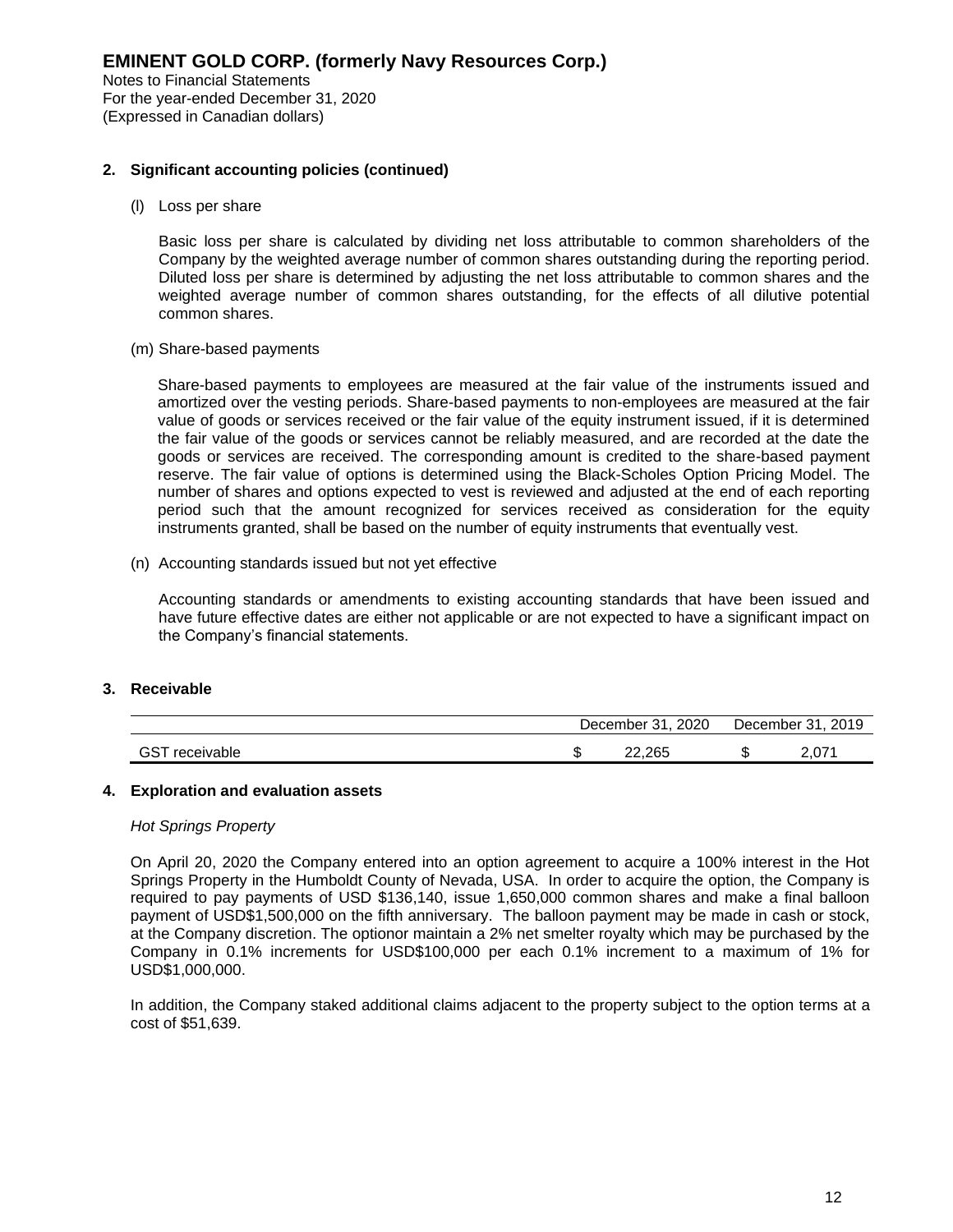Notes to Financial Statements For the year-ended December 31, 2020 (Expressed in Canadian dollars)

### **4. Exploration and evaluation assets (continued)**

### *Hot Springs Property (continued)*

A summary of payments is outlined below:

| Cash                | <b>Shares</b>    | Balloon payment |
|---------------------|------------------|-----------------|
| USD \$36,140 (paid) | 100,000 (issued) |                 |
| USD \$25,000 *      | 150,000 *        |                 |
| USD \$25,000        | 300,000          |                 |
| USD \$25,000        | 300,000          |                 |
| USD \$25,000        | 300,000          |                 |
|                     | 500,000          | USD \$1,500,000 |
| USD\$136,140        | 1,650,000        | USD \$1,500,000 |
|                     |                  |                 |

\*paid subsequent to the year end.

### *Weepah*

On December 14, 2020 the Company entered into an option agreement to acquire a 100% interest in the Weepah claims in Esmeralda County, Nevada, USA. In order to acquire the option, the Company is required to pay payments of US \$1,000,000, and issue 500,000 common shares. The Company issued to a finder 5,000 common shares with a fair value of \$3,150 and will pay US\$5,000 in cash. The optionor maintain a 3% net smelter royalty on the Nevada . The Company may make cumulative payments of US\$2,500,000 to reduce the royalties payable on the entirety of the property to 2%.

### A summary of payments is outlined below:

| Latest Payment Date         | Cash                    | <b>Shares</b>   |
|-----------------------------|-------------------------|-----------------|
| <b>Effective Date</b>       | \$50,000 (paid)<br>USD. | -               |
| 5 days of exchange approval |                         | 50,000 (issued) |
| <b>First Anniversary</b>    | USD \$100,000           | 100,000         |
| <b>Second Anniversary</b>   | USD \$200,000           | 150,000         |
| <b>Third Anniversary</b>    | USD \$250,000           | 200,000         |
| <b>Fourth Anniversary</b>   | USD \$400,000           | -               |
| Total                       | USD\$1,000,000          | 500,000         |

During the year ended December 31, 2020, the Company paid one optionor US\$12,540 for the claims and paid US\$10,000 for the royalty. The Company is required to pay annual royalty of US\$25,000 for both optionors thereafter.

Costs incurred with respect to the properties are summarized below:

|                                                                 | <b>Hot Springs</b> |     | Weepah  | <b>Spanish Moon</b> | Total   |
|-----------------------------------------------------------------|--------------------|-----|---------|---------------------|---------|
| <b>Acquisition Costs</b>                                        |                    |     |         |                     |         |
| Balance, December 31, 2019                                      | \$                 | \$  |         | \$                  | \$      |
| Additions                                                       | 157,908            |     | 127.410 | 49,139              | 334,457 |
| Balance, December 31, 2020                                      | 157,908            |     | 127,410 | 49,139              | 334.457 |
| <b>Deferred Exploration Costs</b><br>Balance, December 31, 2019 |                    |     |         |                     |         |
| Consulting                                                      | 167,213            |     | 6.255   |                     | 173,468 |
| Claim maintenance                                               | 76.022             |     |         |                     | 76.022  |
| <b>Rock Sampling</b>                                            | 77,789             |     |         |                     | 77,789  |
| Assays                                                          | 106,462            |     |         |                     | 106,462 |
| Other                                                           | 15.369             |     |         |                     | 15,369  |
| Balance, December 31, 2020                                      | 442,855            |     | 6.255   |                     | 449,110 |
| Total                                                           |                    |     |         |                     |         |
| Balance, December 31, 2019                                      | \$                 | \$. |         |                     |         |
| Balance, December 31, 2020                                      | 600.763            | \$. | 133,665 | 49,139              | 783.567 |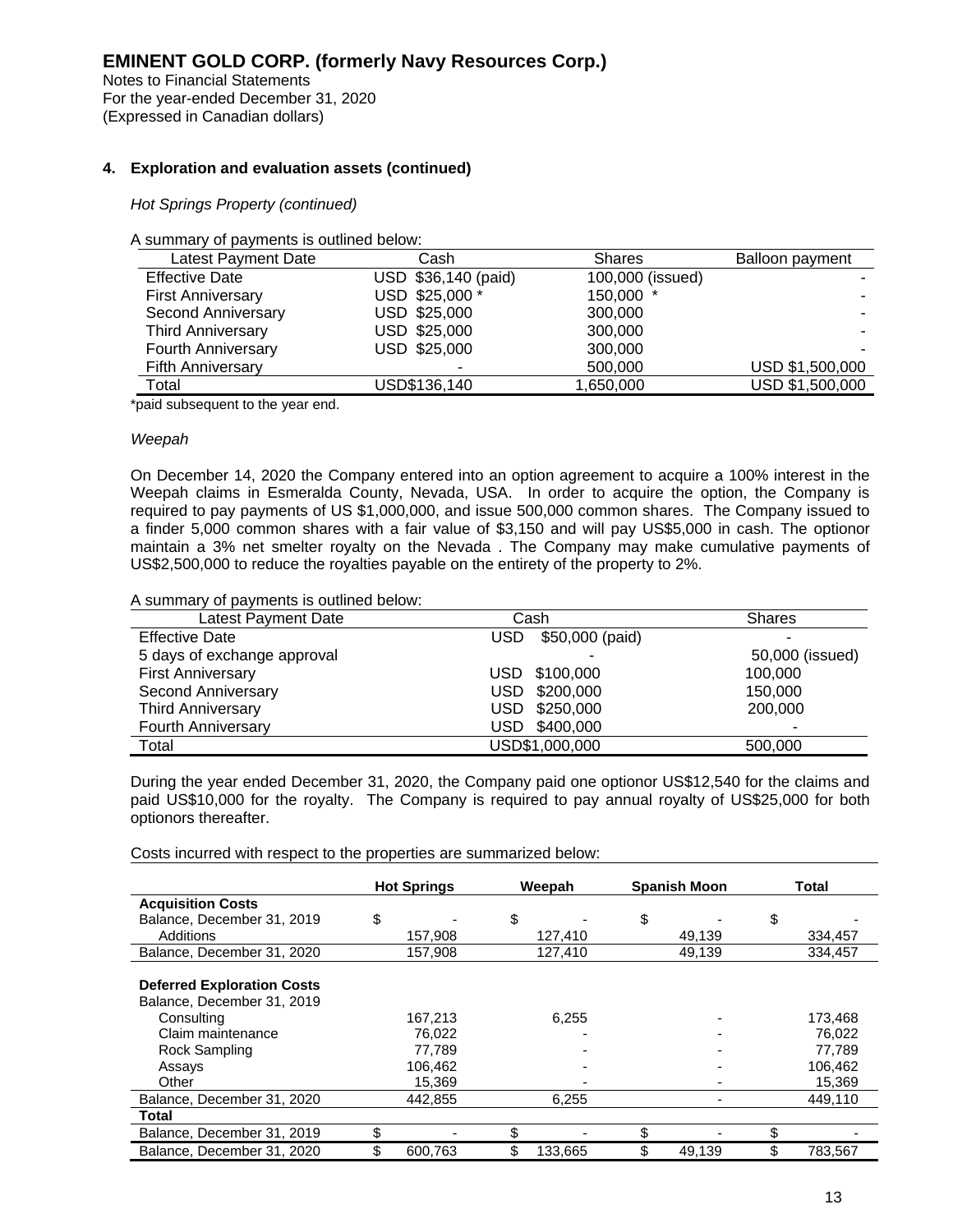### **4. Exploration and evaluation assets (continued)**

#### *Spanish Moon*

 In anticipation of entering the Spanish Moon option agreement (Note12), the Company staked certain claims on the adjacent property. The claims are located in Nye County, Nevada.

### **5. Accounts payable and accrued liabilities**

|                            | December 31.<br>2020 | December 31,<br>2019 |        |  |
|----------------------------|----------------------|----------------------|--------|--|
| Accounts payable (Note 9)  | \$<br>94.754         |                      | 14.292 |  |
| <b>Accrued liabilities</b> | 38,870               |                      | 9,500  |  |
|                            | 133.624              |                      | 23,792 |  |

### **6. Promissory notes payable**

 On November 22, 2016, the Company entered into an agreement for a promissory note in the amount of \$50,000 which was received on November 23, 2016. The promissory note is unsecured and accrues interest at 5% per annum on the unpaid principal balance. The note was payable on or before November 22, 2017. On November 22, 2017, the note was extended to November 22, 2018 and on November 22, 2018, the note was extended to November 22, 2019.

On September 5, 2017, the Company entered into an agreement for a promissory note in the amount of \$50,000 which was received on September 5, 2017. The promissory note is unsecured and accrues interest at 5% per annum on the unpaid principal balance. The note is payable on or before September 5, 2018. On September 5, 2018, the loan was extended to September 5, 2019.

On August 27, 2018, the Company entered into an agreement for a promissory note in the amount of \$15,000 which was received on August 27, 2018. The promissory note is unsecured and accrues interest at 5% per annum on the unpaid principal balance. The note was payable on or before August 27, 2019.

On January 11, 2019, the Company entered into an agreement for a promissory note in the amount of \$93,000 which was received on January 11, 2019. The promissory note is unsecured and accrues interest at 5% per annum on the unpaid principal balance. The note was payable on or before January 10, 2020.

On May 15, 2019, the Company entered into an agreement for a promissory note in the amount of \$25,000 which was received on May 15, 2019. The promissory note is unsecured and accrues interest at 5% per annum on the unpaid principal balance. The note was payable on or before May 15, 2020.

During the year ended December 31, 2020, the Company accrued interest of \$nil (December 31, 2019 - \$6,260) on these promissory notes.

During the year ended December 31, 2019, the Company completed a shares-for-debt transaction whereby it settled all the promissory notes of \$248,080, inclusive of accrued interest, through the issuance of 2,480,800 common shares (Note 8).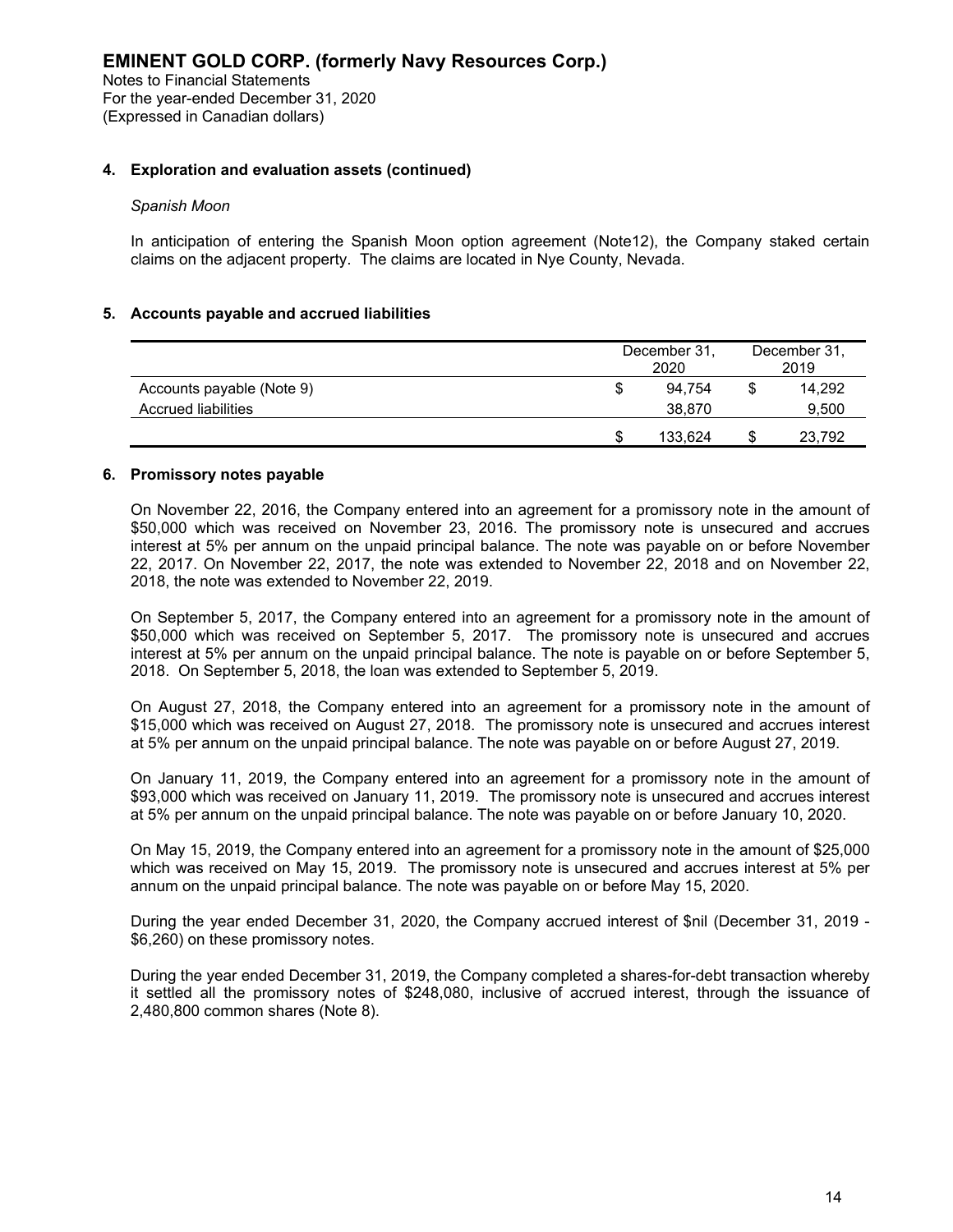For the year-ended December 31, 2020 (Expressed in Canadian dollars)

### **7. Income taxes**

A reconciliation of the expected income tax recovery to the actual income tax recovery is as follows:

|                                                                              |    | Year Ended<br>December 31,<br>2020 | Year Ended<br>December 31,<br>2019 |  |
|------------------------------------------------------------------------------|----|------------------------------------|------------------------------------|--|
| Net loss before income taxes                                                 | æ. | (1,272,588)                        | (82,008)                           |  |
| Statutory tax rate<br>Expected income tax recovery at the statutory tax rate | \$ | 27.0%<br>(343,599)                 | \$<br>27.0%<br>(22, 142)           |  |
| Non-deductible items                                                         |    | 223,196                            |                                    |  |
| Share Issue cost                                                             |    | (14, 399)                          | (1,856)                            |  |
| Deferred tax assets not recognized                                           |    | 134,802                            | 23,998                             |  |
| Income tax recovery                                                          |    |                                    |                                    |  |

Details of deferred tax assets and liabilities are as follows:

|                                   | December 31,<br>2020 | December 31,<br>2019 |            |  |
|-----------------------------------|----------------------|----------------------|------------|--|
| Exploration and evaluation assets | \$<br>82,565         | \$                   | 45,664     |  |
| Share issuance costs              | 15,512               |                      | 1.484      |  |
| Loss carry-forwards               | 384,602              |                      | 300,729    |  |
| Total                             | 482.679              |                      | 347,877    |  |
| Valuation allowance               | (482, 679)           |                      | (347, 877) |  |
| Net deferred tax asset            | \$<br>$\,$           | S                    | $\,$       |  |

Management has determined that there is insufficient likelihood of recovery to record a benefit arising from potential tax assets. Accordingly, a 100% valuation allowance has been applied.

The tax pools relating to these deductible temporary differences expire as follows:

|           | Canadian        | Canadian             |
|-----------|-----------------|----------------------|
|           | non-capital     | resource             |
|           | losses          | pools                |
| 2031      | \$<br>28,616    | \$<br>$\blacksquare$ |
| 2032      | 183,287         | $\blacksquare$       |
| 2033      | 178,157         | $\blacksquare$       |
| 2034      | 163,344         | $\blacksquare$       |
| 2035      | 149,460         |                      |
| 2036      | 158,445         | $\blacksquare$       |
| 2037      | 100,529         |                      |
| 2038      | 68,590          |                      |
| 2039      | 83,382          |                      |
| 2040      | 310,644         |                      |
| No expiry |                 | 305,795              |
|           | \$<br>1,424,453 | \$<br>305,795        |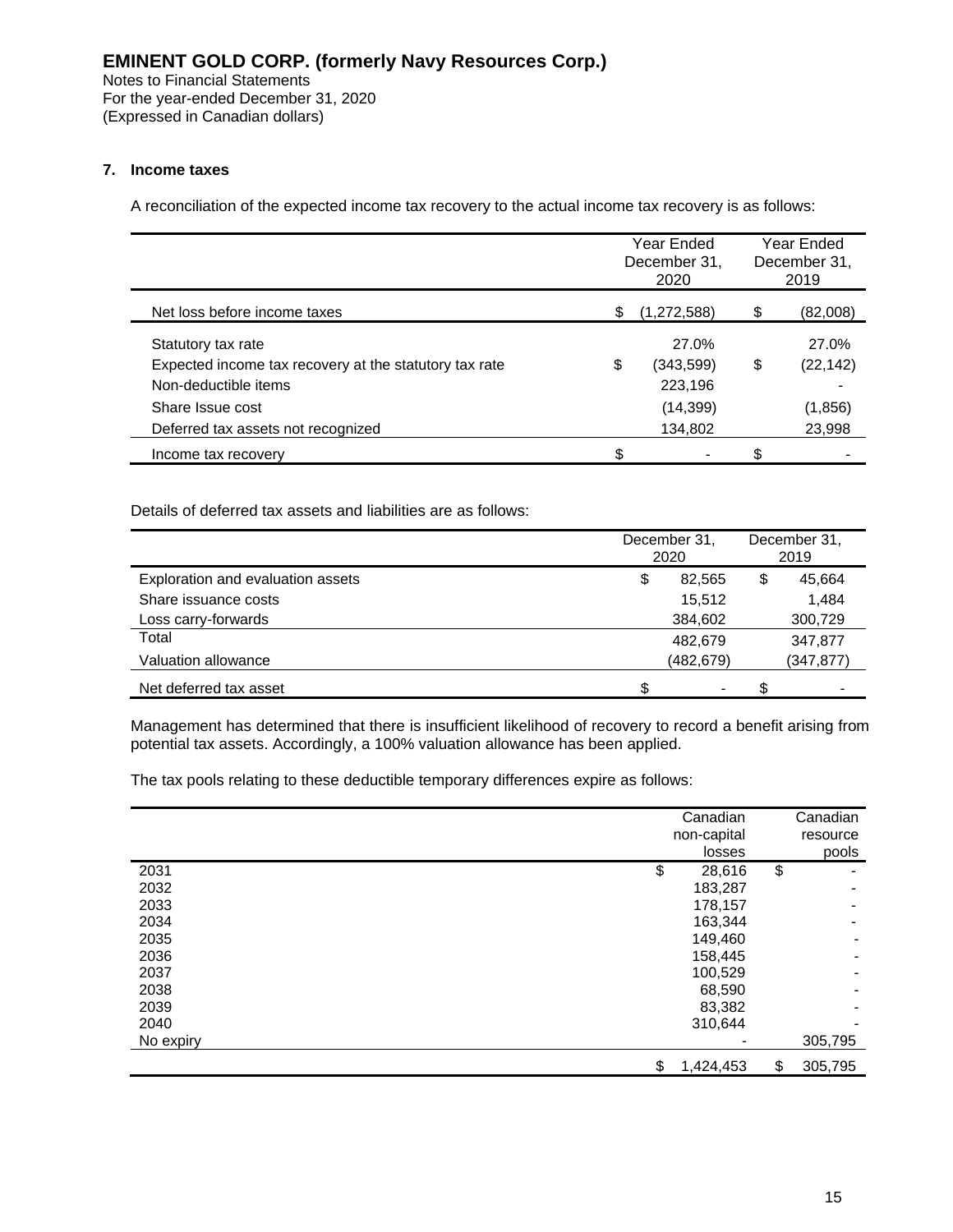Notes to Financial Statements For the year-ended December 31, 2020 (Expressed in Canadian dollars)

### **8. Share capital**

### *Authorized share capital:*

Unlimited common shares without par value.

### *Issued and outstanding:*

At December 31, 2020, there were 36,185,880 common shares issued and fully paid common shares outstanding (December 31, 2019 – 25,030,800).

### *Shares issued during the year-end December 31, 2020*

On April 20, 2020, the Company issued 100,000 common shares with a fair value of \$15,000 in relation to the Hot Springs property acquisition (Note 4).

On September 17, 2020, the Company issued 11,000,080 common shares for proceeds of \$2,200,016. The Company incurred share issuance costs of \$53,329 related to these share issuances.

On December 23, 2020, the Company issued 55,000 common shares with a fair value of \$34,650 in relation to the Weepah property acquisition (Note 4).

### *Shares issued during the year-end December 31, 2019*

On September 18, 2019, the Company issued 7,350,000 common shares for proceeds of \$735,000 and the Company issued 2,480,080 common shares to settle promissory notes payable and interest in the amount of \$248,080 (Note 6). The Company incurred share issuance costs of \$6,869 related to these share issuances.

### *Options:*

On April 12, 2012, the directors of the Company adopted a Stock Option Plan (the "Plan"). The plan provides that, subject to the requirements of the Exchange, the aggregate number of securities reserved for issuance, set aside and made available for issuance under the 2013 Plan may not exceed 10% of the issued and outstanding shares of the Company at the time of granting of options. The number of common shares which may be reserved in any 12 month period for issuance to any one individual upon exercise of all stock options held by that individual may not exceed 5% of the issued and outstanding common shares of the Company at the time of grant. The number of common shares which may be reserved in any 12 months period for issuance to any one consultant may not exceed 2% of the issued and outstanding common shares and the maximum number of common shares which may be reserved in any 12 month period for the issuance to all persons engaged in investor relation activities may not exceed 2% of the issued and outstanding common shares of the Company. The 2013 Plan provides that options granted to any person engaged in investor relations activities will vest in stages over 12 months with no more than 1/4 of the stock options vesting in any three month period.

During the year-ended December 31, 2020, the Company granted 2,300,000 stock options to officers, directors and consultants of the Company. The options vest immediately. The Black-Scholes option pricing model inputs for the options granted are as follows:

| <b>Grant Date</b> | <b>Expiry</b><br><b>Date</b> | <b>Exercise</b><br><b>Price</b> | <b>Risk-Free</b><br><b>Interest</b><br>Rate | <b>Expected Life</b> | <b>Volatility</b><br><b>Factor</b> | <b>Dividend</b><br>Yield | <b>Fair Value</b> |
|-------------------|------------------------------|---------------------------------|---------------------------------------------|----------------------|------------------------------------|--------------------------|-------------------|
| September         | Sept 17.                     |                                 |                                             |                      |                                    |                          |                   |
| 17, 2020          | 2025                         | \$0.25                          | 0.36%                                       | 5 vears              | 134%                               |                          | \$0.29            |
| October           | Oct 26,                      |                                 |                                             |                      |                                    |                          |                   |
| 26, 2020          | 2025                         | \$0.45                          | 0.38%                                       | 5 Years              | 135%                               |                          | \$0.39            |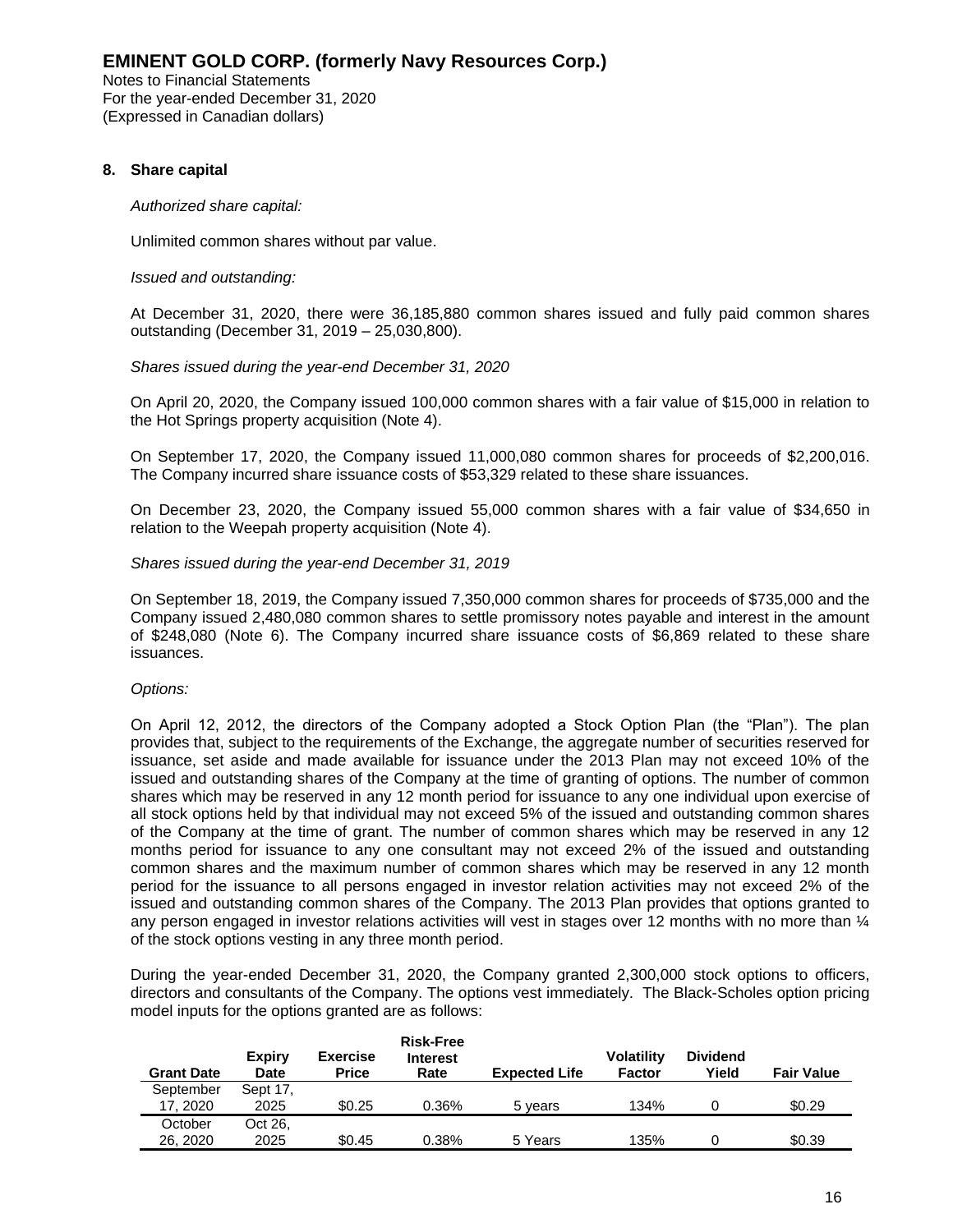### **8. Share capital (continued)**

### *Options (continued)*

The risk-free interest rate is based on the Canadian government bond rate for a similar term as the expected life of the stock options. The forfeiture rate assumption is based on historical results and the annualized volatility is based on comparable companies' historical share prices.

Total expenses arising from stock-based compensation recognized during the years ended December 31, 2020 and 2019 were \$680,666 and \$Nil, respectively, using the Black-Scholes option pricing model.

A continuity schedule of the Company's outstanding stock options for the years ended December 31, 2020 and 2019 is as follows:

|                                           | December 31, 2020<br>Weighted<br><b>Number</b><br>average<br>exercise price<br>outstanding |    | <b>Number</b><br>outstanding | December 31, 2019<br>Weighted<br>average<br>exercise price |    |  |
|-------------------------------------------|--------------------------------------------------------------------------------------------|----|------------------------------|------------------------------------------------------------|----|--|
| Outstanding, beginning of year<br>Granted | 2,300,000                                                                                  | \$ | 0.00<br>0.26                 |                                                            | \$ |  |
| Outstanding, end of period                | 2,300,000                                                                                  | \$ | 0.26                         |                                                            | \$ |  |
| Exercisable, end of period                | 2,300,000                                                                                  | \$ | 0.26                         |                                                            | \$ |  |

At December 31, 2020, the Company had outstanding stock options exercisable to acquire common shares of the Company as follows:

| <b>Expiry Date</b> | <b>Options</b><br>Outstanding | <b>Exercise</b><br><b>Price</b> |      | Remaining<br><b>Contractual Life (in</b><br>vears) |  |
|--------------------|-------------------------------|---------------------------------|------|----------------------------------------------------|--|
| September 17, 2025 | 2,200,000                     |                                 | 0.25 | 4.72                                               |  |
| October 26, 2025   | 100,000                       |                                 | 0.45 | 4.82                                               |  |

#### *Share-based payment reserve:*

The share-based payment reserve records items recognized as stock-based compensation expense and other share-based payments until such time that the stock options or warrants are exercised, at which time the corresponding amount will be transferred to share capital.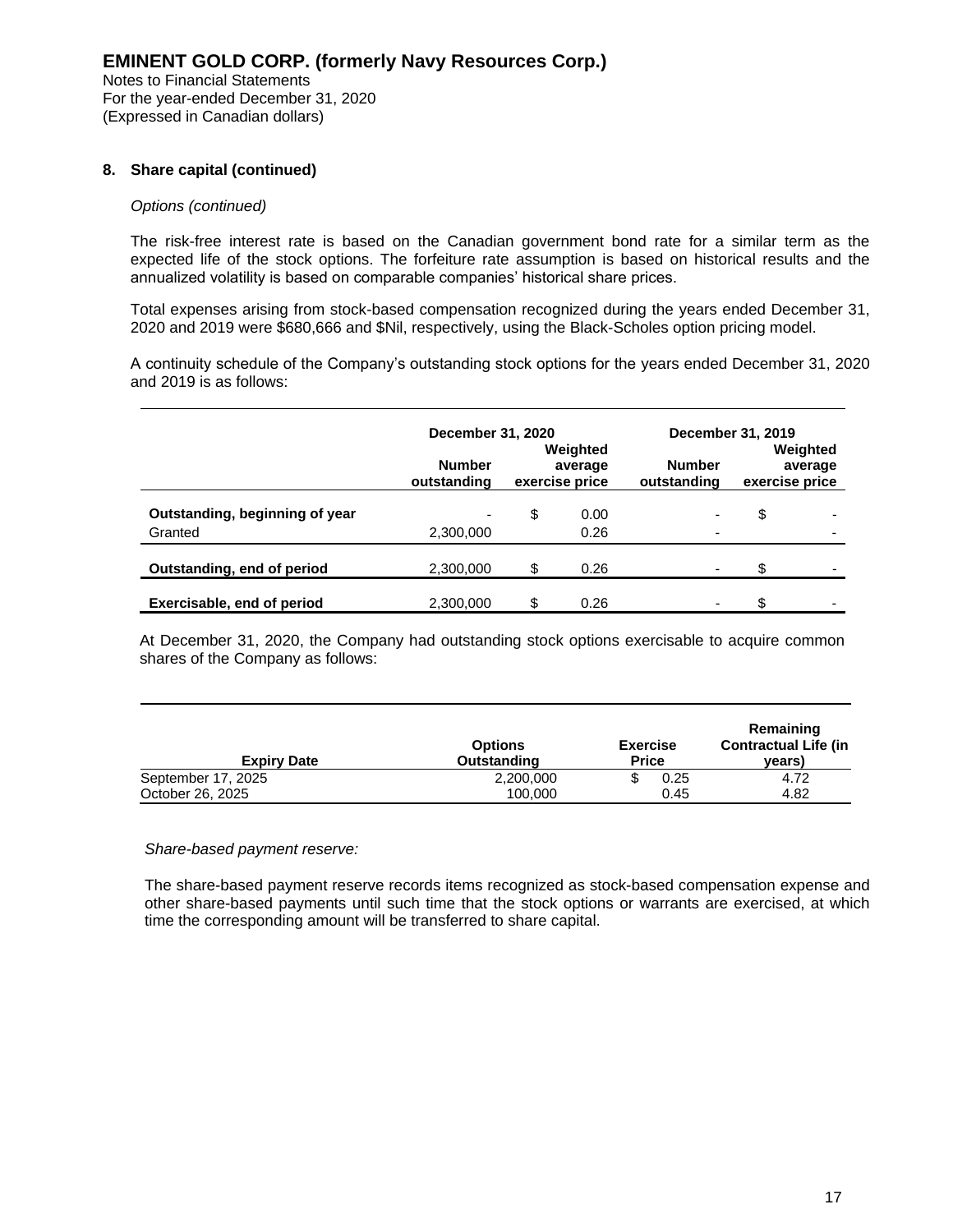Notes to Financial Statements For the year ended December 31, 2020 (Expressed in Canadian dollars)

### **9. Related party transactions**

During the year end December 31, 2020, the Company paid an officer and director \$75,000 (2019 - \$15,000) for consulting services and \$5,250 (2019 - \$24,000) for rent.

During the year end December 31, 2020, the Company paid an officer and director \$215,000 (2019 - \$Nil) for consulting services.

Included in stock based compensation is \$349,913 (2019 - \$Nil) related to stock options granted to officers and directors.

Included in accounts payable is \$30,866 (2019 - \$14,825) owing to a director and an officer of the Company (Note 5).

### **10. Financial instruments and risks**

(a) Fair values

The fair values of cash and accounts payable approximate their carrying values due to the shortterm to maturities of these financial instruments.

Financial instruments measured at fair value are classified into one of three levels in the fair value hierarchy according to the relative reliability of the inputs used to estimate the fair values. The three levels of the fair value hierarchy are:

- Level 1 Unadjusted quoted prices in active markets for identical assets or liabilities;
- Level 2 Inputs other than quoted prices that are observable for the asset or liability either directly or indirectly; and
- Level 3 Inputs that are not based on observable market data.

The Company's cash is measured at level 1.

(b) Interest rate risk

Interest rate risk is the risk that the fair value of future cash flows of a financial instrument will fluctuate because of changes in market interest rates. The Company is not exposed to interest rate risk.

(c) Credit risk

Credit risk is the risk that one party to a financial instrument will fail to discharge an obligation and cause the other party to incur a financial loss. The Company's primary exposure to credit risk is in its cash. The risk in cash is managed through the use of a major financial institution which has a high credit quality as determined by rating agencies. Credit risk is assessed as low.